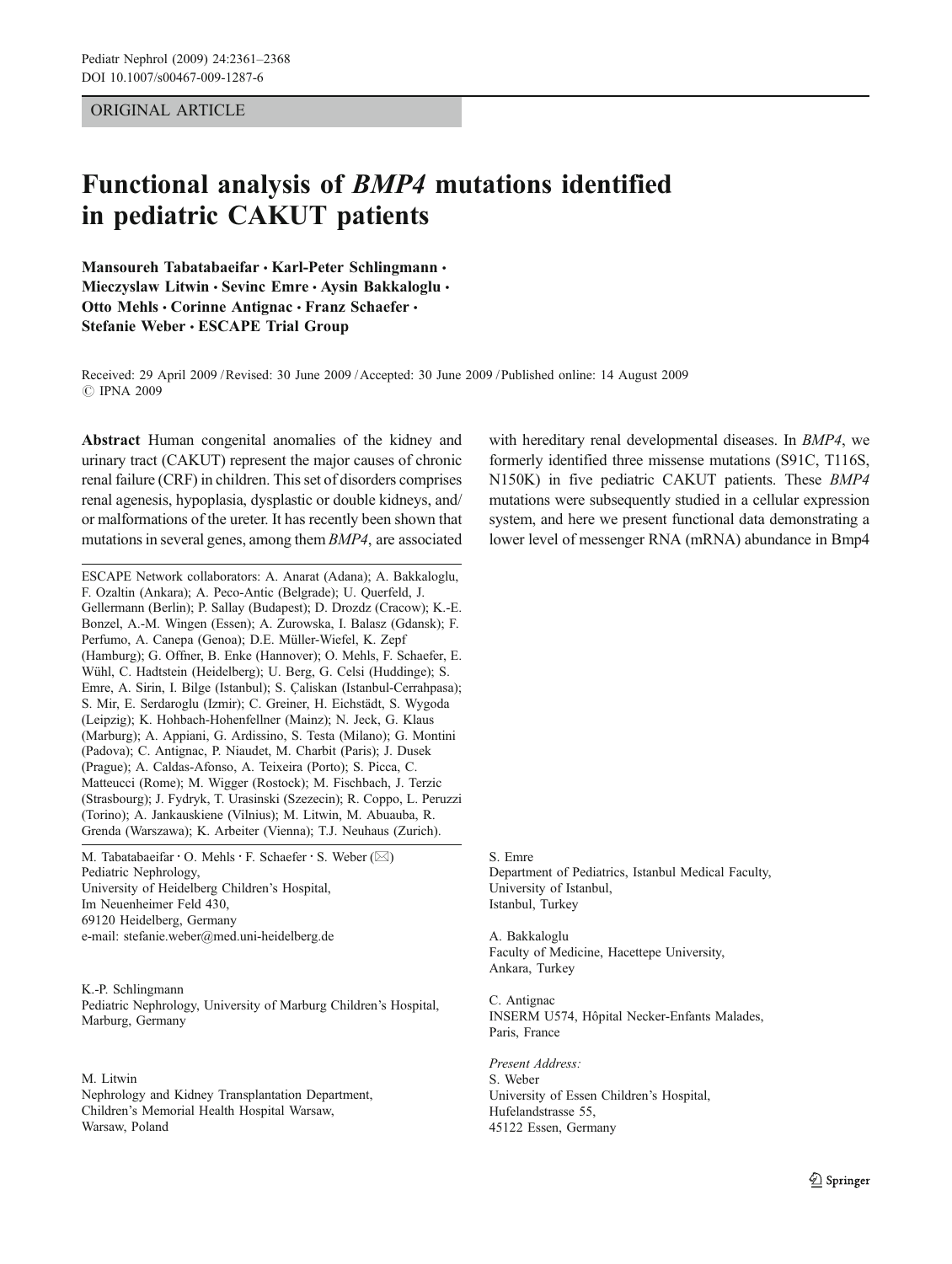mutants that indicates a possible negative feedback of the mutants on their own mRNA expression and/or stability. Furthermore, we describe the formation of alternative protein complexes induced by the S91C-BMP4 mutation, which results in perinuclear endoplasmic reticulum (ER) accumulation and enhanced lysosomal degradation of Bmp4. This work further supports the role of mutations in BMP4 for abnormalities of human kidney development.

## Keywords Kidney development . CAKUT.

Bone morphogenetic protein 4 . Abnormal protein complex . Subcellular localization

# Introduction

Congenital anomalies of the kidney and urinary tract (CAKUT) represent the major cause of chronic renal failure (CRF) in childhood [\[1\]](#page-7-0). Recently, we identified the first CAKUT-associated human mutations in the candidate gene BMP4 (bone morphogenetic protein 4) in a study involving 250 pediatric patients [\[2](#page-7-0)]. All five affected patients presented with a spectrum of renal maldevelopment, ranging from kidney agenesis to hypoplasia and dysplasia (with or without cysts). This broad phenotypic spectrum is also observed in mice heterozygous for the knockout of Bmp4 [\[3](#page-7-0)]. In Gata2 hypomorphic mutant mice, a reduced Bmp4 abundance results in uropathies also resembling the human CAKUT phenotype [[4\]](#page-7-0). Bmps are a subgroup of the transforming growth factor-beta (TGF-β) superfamily involved in body patterning and the morphogenesis of many organs [[5](#page-7-0)–[7\]](#page-7-0). They also regulate a variety of cellular processes, including differentiation, proliferation, apoptosis, and bone remodeling and repair [[8](#page-7-0)–[10](#page-7-0)]. Ureteric budding (UB) into the metanephric mesenchyme (MM) constitutes a crucial step during early kidney development and is regulated by reciprocal interactions of a complex network of intra- and extracellular signaling proteins and transcription factors [\[11\]](#page-7-0). BMP4 is one of the key regulators in early kidney development. It is strongly expressed in the mesenchymal cells surrounding the Wolffian duct (WD) and is postulated to prevent ectopic budding from the WD or the ureteric stalk. In later stages, it promotes kidney development by stimulating the elongation of the branching ureter within the MM [\[3](#page-7-0)]. Bmp4 is synthesized as an inactive 46.5-kDa precursor. The proprotein is then cleaved to yield the active, carboxy-terminal mature protein dimer [\[12,](#page-7-0) [13\]](#page-7-0) (Fig. 1). However, the whole molecule is linked noncovalently and is secreted from the cell, similar to the TGF-β molecule [[14](#page-7-0)].

To further elucidate the role of BMP4 in human kidney development, we performed functional studies with wildtype and mutated forms of Bmp4. All three human missense mutations identified in our CAKUT patients



Fig. 1 a Bone morphogenic protein 4 (Bmp4) structure, b Bmp4 cleavage. TGN trans-Golgi network

(S91C-, N150K- and T116S-BMP4) were analyzed, and we show that mutated Bmp4 behaves differently in biochemical and cellular systems compared with the wildtype protein. These results support our data obtained in zebrafish (Danio rerio, a common model organism used for vertebrate genetic research) that human mutations in BMP4 impair Bmp4 function [\[2\]](#page-7-0) which, in turn, results in disturbed early kidney development as observed in CAKUT patients.

#### Methods

## In silico analysis of Bmp4 mutants

For the in silico prediction of the pathogenesis of BMP4 mutations, Web-based software was applied. The Poly-Phen program ([http://genetics.bwh.harvard.edu/pph/\)](http://genetics.bwh.harvard.edu/pph/) uses sequence homologies and the mapping of substitution sites to known protein 3D structures [[15](#page-7-0), [16\]](#page-7-0). The SIFT program [\(http://blocks.fhcrc.org/sift/SIFT.html\)](http://blocks.fhcrc.org/sift/SIFT.html) refers to protein sequence homologies to predict whether an amino acid substitution will affect the function of the protein of interest [\[17\]](#page-7-0).

# Site-directed mutagenesis

A full-length complement DNA (cDNA) (IRAK p961E0727Q) clone of human BMP4 was obtained from the German Resource Center for Genome Research (RZPD, Berlin, Germany). The entire coding sequence of BMP4 with exception of the terminal stop codon was subcloned inframe into a pcDNA3.1/V5-HIS-TOPO vector (Invitrogen, Karlsruhe, Germany). Human BMP4 mutations were introduced using the QuickChange Site-Directed Mutagenesis Kit (Stratagene, La Jolla, CA, USA). Constructs were rese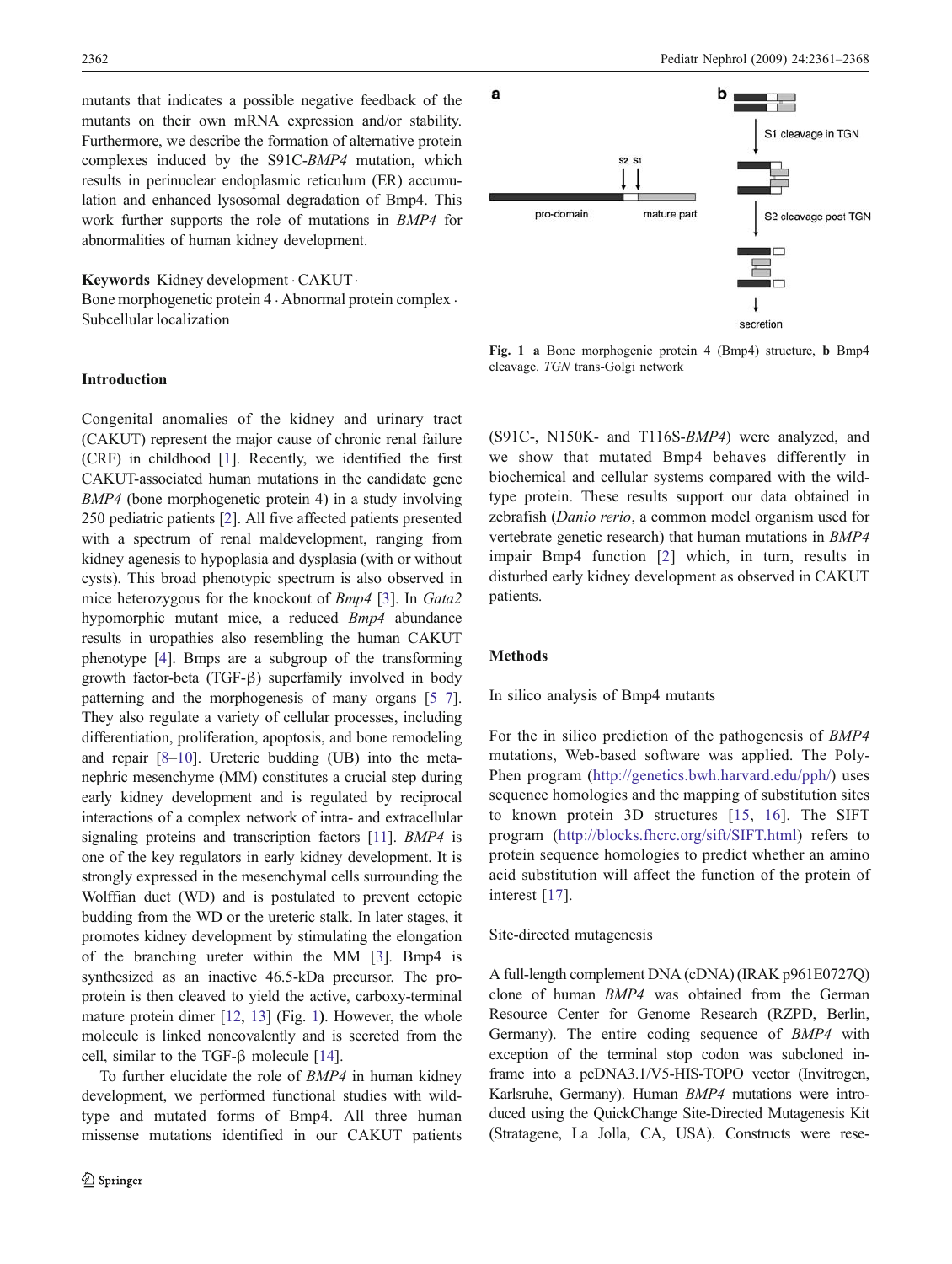quenced to prove the correct insertion of the human mutations.

# Cell culture

COS7 and HEK293 cells were maintained in Dulbecco's modified Eagle's medium (DMEM) (PAA, Coelbe, Germany) supplemented with 10% fetal bovine serum (FBS) (PAA, Coelbe, Germany) at 37°C in a humidified atmosphere of 5%  $CO<sub>2</sub>$ . Next, 800µg/ml Geneticin (GIBCO, Invitrogen, Paisley, UK) was added to the culturing medium of stable COS7 cells. For transient transfection of different BMP4 constructs using FuGENE (Roche, Applied Science, Indianapolis, IN, USA), cells were cultured in antibiotic-free medium.

## Real-time RT-PCR

Ribonucleic acid was isolated with the RNeasy Mini Kit (QIAGEN, Hilden, Germany), checked for integrity on an agarose gel, and quantified photometrically. Approximately 1 µg of total RNA (tRNA) was reverse transcribed with oligo (dT)/random hexamer primers (10:1). Real time reversetranscription polymerase chain reaction (RT-PCR) was performed with the ABI Prism 7000 Real Time PCR system (Applied Biosystems, Foster City, CA, USA) with specific primers for 18 S (forward: 5'-AGTTGGTGGAGC GATTTGTC-3'; reverse: 5'-CGGACATCTAAGGGCAT CAC-3', amplicon length 171 bp), BMP4 (forward: 5'- AGTGCCGTCATTCCGGACTA-3'; reverse: 5'-GCTCCTCACGGTGTTGGC-3', amplicon 132 bp), and Universal Mastermix (Applied Biosystems) with SYBR green to detect PCR products at the end of each amplification step. Serial dilutions of an arbitrary cDNA pool were used to establish a standard curve. Relative quantities of RNA levels were determined, accounting for amplification efficacy by the software provided with the PCR system. Messenger RNA levels were normalized to corresponding 18-S quantities, determined within the same run. Messenger RNA levels of mutants were then normalized to the mRNA level of the wild type.

### Western immunoblotting

Forty-eight hours after transfection or seeding (for stable cells), supernatant was collected and cells were washed once with cold phosphate-buffered saline (PBS) and lysed with ice-cold lysis buffer [20 mM Tris-(hydroxymethyl) aminomethanhydrochlorid (Tris-HCl), pH 8.0, 150 mM sodium chloride (NaCl), 20 mM sodium fluoride (NaF), 1% Triton X-100, 2 mM ethylenediaminetetraacetic acid (EDTA), 1 mM ethylene glycol tetraacetic acid (EGTA)] containing complete protease inhibitor cocktail (Roche, Mannheim, Germany), vortexed well, and centrifuged for 3 min at 15,500 g. The protein content of the supernatant was measured by the Bradford method. The cell supernatant was concentrated using 1.5% deoxycholic acid and 20% trichloroacetic acid (TCA) followed by dissolving the pellet in 0.1 M sodium hydroxide (NaOH). The protein concentration was also measured by the Bradford method. Equal amounts of protein were denatured in  $4\times$  sample buffer [0.27 M Tris-HCl, pH 6.8, 11% glycerol, 8.8% sodium dodecyl sulfate (SDS), 0.01% bromphenol blue, with 4% β-mercaptoethanol (ME) or without β-ME for nonreducing analysis], separated by SDS polyacrylamide gel electrophoresis (SDS-PAGE) (7.5–12%) and transferred to Protran nitrocellulose membrane (Whatmann, Dassel, Germany). For analysis of proteins under nonreducing conditions (compared with reducing conditions), SDS-PAGE gels of 7.5% were used. The membranes were blocked in 5% milk and 1% bovine serum albumin (BSA) in Tris buffer containing 0.05% Tween-20 for 1 h at room temperature or overnight at 4°C, then incubated with the indicated antibodies diluted in 5% milk and visualized using chemiluminescent detection system and Hyperfilm ECL films (Amersham Biosciences, Freiburg, Germany) according to the manufacturer's instructions. Equal loading of protein was assessed by reprobing the membrane for β-actin. Primary antibodies were anti-V5 (Invitrogen), 1:30,000 1 h for cell lysate, 1:5,000 O/N for supernatant, anti-Bmp4 (Abcam, Cambridge, MA, USA), 1:500 O/N; anti-β-actin (Abcam), 1:20,000 1 h. Secondary antibody was horseradish peroxidase (HRP) anti-mouse (Cell Signaling, Danvers, MA, USA).

## Immunofluorescence

Stably transfected COS7 cells were grown on coverslips. After 48 h, cells were washed and fixed in cold methanol for 10 min at −20°C then permeabilized with 0.3% TritonX-100 for 10 min at room temperature. For V5 staining, cells were washed in PBS, blocked for 30 min at room temperature [PBS, 2% fetal calf serum (FCS), 2% BSA, 0.2% fish gelatin] and incubated with primary antibody (mouse anti-V5, 1:100 in PBS, Invitrogen) overnight at 4°C, washed, incubated with secondary antibody [biotinylated horse anti-mouse immunoglobulin G (IgG), 1:200 in PBS, Vector Laboratories, Burlingame, CA, USA] for 2 h at room temperature, washed again, and then incubated with Cy3-conjugated Streptavidin (1:2,000 in PBS, Jackson ImmunoResearch, West Grove, PA, USA) for 2 h at room temperature. For double staining with lysosome or ER, marker cells were washed again and incubated with second primary antibodies [rabbit antilysosomal-associated membrane protein 1 (LAMP1) for lysosomes, 1:100 in PBS, Abcam; rabbit anti-Calnexin for ER, 1:200 in PBS, Abcam] overnight at 4°C. Cells were then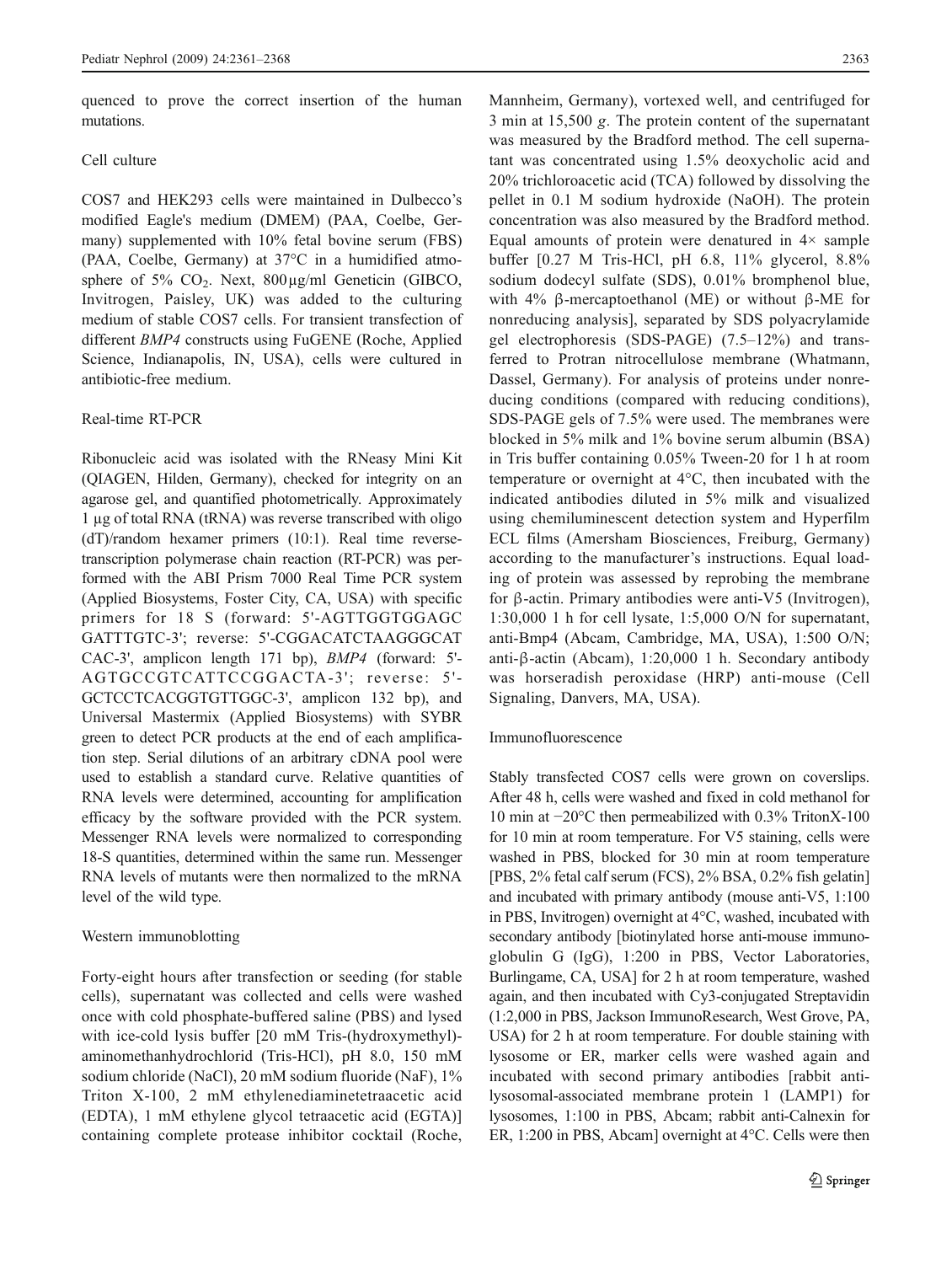washed and incubated with secondary antibody (Cy2-conjugated AffiniPure goat anti-rabbit IgG, 1:500 in PBS, Jackson ImmunoResearch) for 2 h at room temperature. Nucleos staining was performed with Bisbenzimide H33258 (1:600 in water, stock 1 mg/ml, Serva Electrophoresis, Heidelberg, Germany) for 2 min. Slides were mounted in Mowiol solution and then examined with a Perkin Elmer ERS-FRET spinning disc confocal microscope.

# Results

#### In silico analysis of Bmp4 mutants

In silico analysis of BMP4 mutations applying the PolyPhen software predicted possibly damaging, benign, and probably damaging for S91C, N150K, and T116S mutants, respectivly. The following predictions were obtained applying SIFT analysis: Substitution at position 91 from S to C and at position 116 from T to S were predicted to "affect protein function", with scores of  $0.04$  and  $0.01$ , respectively. Substitution at position 150 from N to K was predicted to be "tolerated", with a score of 0.19, indicating a minor effect of N150K on the protein structure of Bmp4 using computational analysis.

## Bmp4 mutants have lower mRNA abundance

To test for the functional effect of human mutations in BMP4 identified in CAKUT patients, we used an overexpression vector with V5 and His epitopes. COS7 and HEK293 cells were transfected with different human BMP4 constructs expressing wild-type or mutant Bmp4 (S91C, N150K, and T116S). Intense signals observed via Western analysis in cell lysate and supernatant confirmed successful transfection (data not shown). Compared with the wild type, Bmp4 mutants showed a lower levels of mRNA abundance, especially T116S, consistent with the protein levels in the supernatant (Fig. 2), indicating a lower degree of transcriptional efficacy.

### S91C mutant Bmp4 forms an extra disulfide bond

Western blot analysis was performed to investigate the protein complexes formed by wild-type and mutant Bmp4 in the presence and absence of reducing agents. Under nonreducing conditions, in the absence of β-ME, the S91C mutant formed an alternative protein complex of approximately 100 kDa (Fig. [3a](#page-4-0)), whereas adding β-ME as reducing agent resulted in disappearance of this extra band (Fig. [3b\)](#page-4-0). The substitution of Ser91 with a cysteine confers the ability to form abnormal disulfide bonds. To prove this theory, we used dithiothreitol (DTT) as a disulfide bond



Fig. 2 Bone morphogenic protein-4 (Bmp4) mutants have lower messenger RNA (mRNA) abundance. a Real-time quantitative reversetranscriptase polymerase chain reaction (RT-PCR) assessment of BMP4 mRNA level in cells transfected with wild-type or mutant construct of BMP4. The mRNA levels were first normalized to corresponding 18-S quantities determined within the same run, and then mRNA level of mutants were normalized to that of wild type. b Western blot analysis of the supernatant of the transfected cells indicating secreted Bmp4 to culture medium. The same plates were used to harvest cells for Western blot and real-time analysis. Beta-actin controls on the cell lysates (not shown) confirmed comparable protein amounts

blocker and repeated immunoblot analysis with two different antibodies. In the absence of DTT and any other reducing agent, the mutant S91C formed again an alternative protein complex when compared with wild-type Bmp4. Adding DTT caused this complex to disappear (Fig. [4a](#page-4-0) and [b\)](#page-4-0). By applying two different antibodies, we excluded the production of an technical artefact. Moreover, mass spectrometry analysis [matrix-assisted laser desorption/ ionization−time of flight (MALDI-TOF)] of purified protein from cells stably expressing Bmp4 confirmed Bmp4 as the protein observed at 50 kDa in nonreducing SDS-PAGE (data not shown).

S91C- and N150K-Bmp4 show perinuclear retention in the ER and lysosomal colocalization

Immunofluorescent staining was performed to determine the intracellular localization of wild-type and mutant Bmp4 in stably transfected COS7 cells. Double staining of Bmp4 and ER demonstrated a partial colocalization for all constructs of Bmp4, as expected for secreted proteins (Fig. [5a](#page-5-0)). However, a marked perinuclear ER accumulation of Bmp4 was observed for the S91C- and, to a lower degree, for the N150K mutants compared with the wild type, indicating ER retention of S91C- and N150K Bmp4. Subsequent lysosomal staining revealed a higher degree of colocalization of both mutants with cytoplasmic lysosomes, which is in line with enhanced lysosomal degradation of mutated Bmp4 protein (Fig. [5b\)](#page-5-0). No differences were observed between T116S and wild-type Bmp4.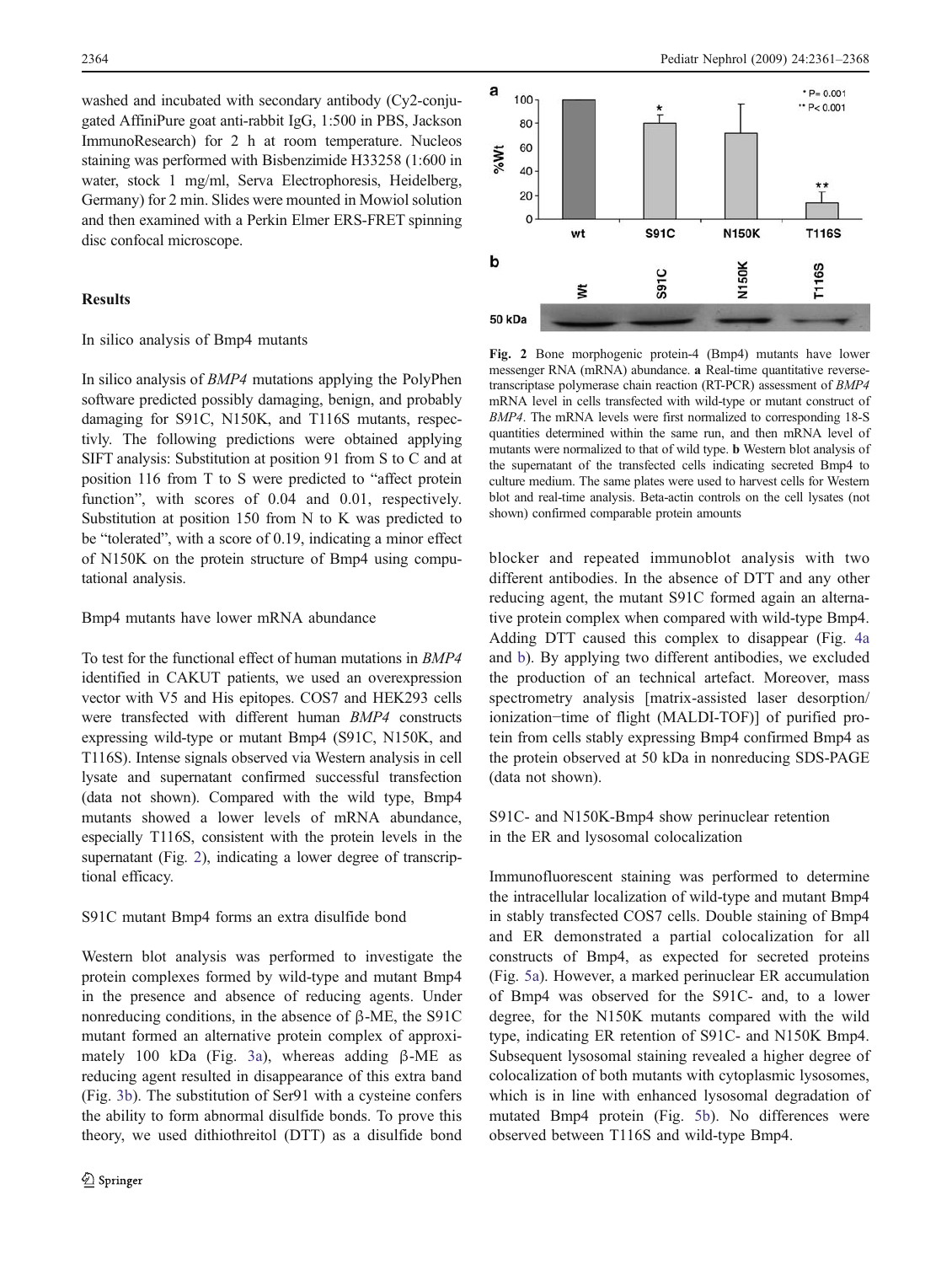<span id="page-4-0"></span>Fig. 3 S91C mutant bone morphogenic protein-4 (Bmp4) forms an alternative protein complex. Western blot analysis with anti-V5-epitope antibody of wild-type and mutant Bmp4 proteins under a nonreducing conditions without βmercaptoethanol, and b reducing conditions with βmercaptoethanol. Equal loading of protein was indicated by detecting of β-actin



# Discussion

In this study, three human missense mutations (S91C, N150K, T116S) recently identified in BMP4 in pediatric CAKUT patients were studied in a cellular expression system. Computational analysis evaluating theoretical effects on protein structure introduced by the abovementioned mutations revealed significant scores of pathogenicity for S91C and T116S; a minor effect, however, was predicted for N150K. It has been formerly reported that Bmp4 exerts a negative feedback on its own mRNA levels in osteoblast cells. The inhibitory effects of Bmp4 on BMP4 transcripts are dose dependent and can be transcriptional and posttranscriptional, as has been demonstrated in transcriptionally arrested osteoblast cells [[18\]](#page-7-0). The promotor region of BMP4 is GC rich with no obvious TATA or CAAT consensus sequences. This region includes positive and negative transcriptional regulatory elements determining the basal expression of BMP4 [[19](#page-7-0)–[21\]](#page-7-0). However, the exact elements responsible for inhibitory effects of Bmp4 on its transcription have not been defined [\[19](#page-7-0), [20](#page-7-0)]. The posttranscriptional destabilizing effect of Bmp4 on its mRNA could contribute to auto-downregulation of BMP4 expression. Although the exact mechanisms involved in posttranscriptional control of BMP4 expression have not been yet elucidated, regulation of cytosolic proteins binding to the 3´ untranslated region or to other regions of the BMP4 RNA could be taken into consideration as a probable

Fig. 4 S91C mutant bone morphogenic protein-4 (Bmp4) forms an extra-disulfide bond. Western blot analysis of wild-type and mutant Bmp4 proteins in the absence of β-mercaptoethanol with or without disulfide bond blocker dithiothreitol (DTT). Detection with a anti-Bmp4 Ab and b anti-V5 Ab

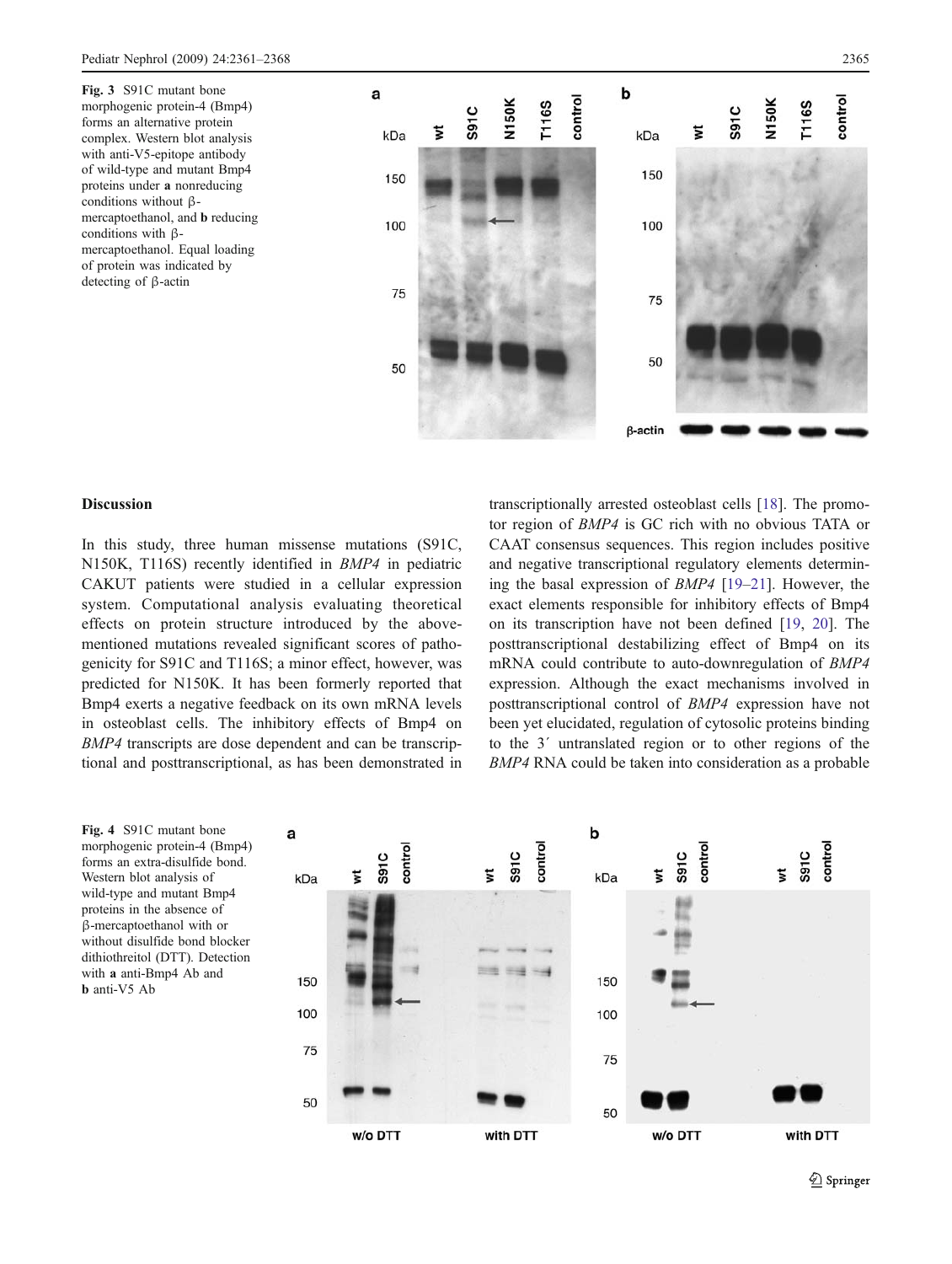<span id="page-5-0"></span>Fig. 5 S91C and N150K bone morphological protein-4 (Bmp4) mutants show alterations of subcellular localization. a Double staining of Bmp4 and endoplasmic reticulum (ER). S91C and N150K mutants showed perinuclear accumulation of signals. b Bmp4 and lysosome double staining revealed that S91C and N150K mutant Bmp4 colocalize with lysosomes. White scale bar indicates 20µm



mechanism [[22,](#page-7-0) [23](#page-7-0)]. The lower levels of mRNA abundance of mutant BMP4 observed in this study indicate a lower degree of transcriptional efficacy and suggest stronger inhibitory effects of mutant Bmp4 on its RNA. This effect was most profound for the T116S-mutant.

Bmp4 is a member of TGF-β superfamily and secreted probably as part of a latent complex into the extracellular matrix. Mature Bmp4 is proteolytically separated from the pro domain, but both fragments remain noncovalently linked. All three missense mutations identified in BMP4 locate to the pro domain of the protein. Interestingly, it has recently been demonstrated for BMP15 that a human pro domain mutation causes ovary dysgenesis, and Western blot analysis of the mutant Bmp15 revealed alterations of protein assembly due to formation of an extra disulfide bond [[24\]](#page-7-0). We have now identified a similar effect for the S91C-Bmp4 mutant in this study and confirmed in a cellular expression system that S91C-Bmp4 forms an additional disulfide bond associated with abnormal protein folding, a probable precursor−mature protein dimer. This

abnormal protein dimer could impair pro-protein processing, which results in possible alterations of the production of bioactive peptides. Furthermore, secretion of unprocessed or misprocessed protein products will also affect the interaction of BMP4 with its target receptors.

Folding of secreted proteins takes place in the ER after translocation from the cytoplasm in an unfolded state; here, they are modified and folded to acquire their biologically active conformation [\[25](#page-7-0)]. In fact, the ER is part of the cell quality control machinery to discriminate between properly folded proteins and terminally misfolded species, as well as unassembled protein subunits [\[26](#page-7-0)]. Misfolded proteins are subjected to degradation after this proof-reading procedure [[27\]](#page-7-0). However, the ER is not the only quality control checkpoint of the cell. Some mutant proteins with minor conformational defects pass the ER but are subsequently detected as abnormal or misfolded and targeted to lysosomes for degradation [\[28](#page-7-0)], among them, mutated proteins with only one amino acid exchange [\[29\]](#page-7-0). In this study, we provide evidence that S91C-Bmp4 and—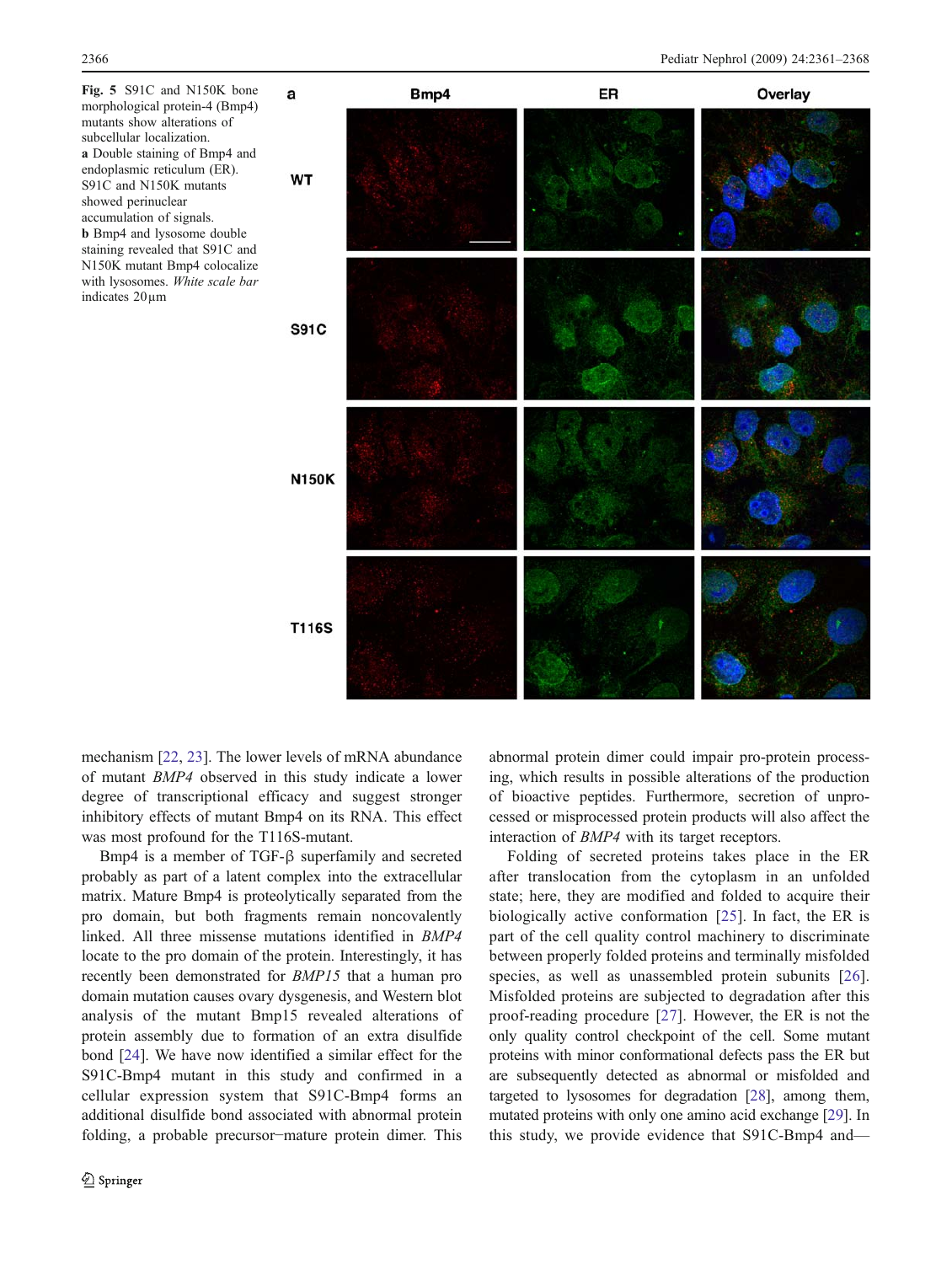

Fig. 5 (continued)

to a lower degree—N150K-Bmp4 accumulate in the perinuclear ER. Lysosomal staining revealed enhanced lysosomal degradation of mutated Bmp4 protein. Alterations of protein complex formation and protein misfolding seem to be one aspect of Bmp4 dysfunction, especially of the S91C mutant.

More recently, the S91C-mutation in *BMP4* has also been reported in a patient with subepithelial cleft lip [orbicularis oris muscle (OOM) defect] [\[30\]](#page-7-0). In that study, 1,085 DNA samples of patients with subepithelial, microform, or overt cleft lip were sequenced in BMP4, and interestingly, mutations were identified in eight affected individuals (and excluded in 529 controls), among these, one patient with the S91C-BMP4 mutation. The phenotype in this patient was subclinical, detectable only by ultrasound. No data concerning malformations of other organ systems in carriers of BMP4 mutations was available in that study. It therefore remains speculative

whether a subset of these individuals is also affected by a CAKUT phenotype. As Bmp4 is involved in the pathogenesis of many organs, especially of muscle, bone, and brain, extrarenal phenotypes may be adequately explained. Very recently, another report appeared for publication describing pathogenic mutations in BMP4 in a subset of patients with eye, brain, and digit developmental anomalies [[31](#page-7-0)]. These patients present with anophthalmiamicrophthalmia (AM), brain malformations, and polydactyly. One patient was also affected by cryptorchidism; however, no other kidney or urinary tract anomalies were reported in the patient cohort. Most probably, this overall phenotypic variation observed in BMP4 mutation carriers is due to major differences in the genetic backgrounds of affected individuals. The intraindividual accumulation of sequence variations in different developmental genes might be one aspect of differing genetic backgrounds on which the mutations in BMP4 appeared. Following this